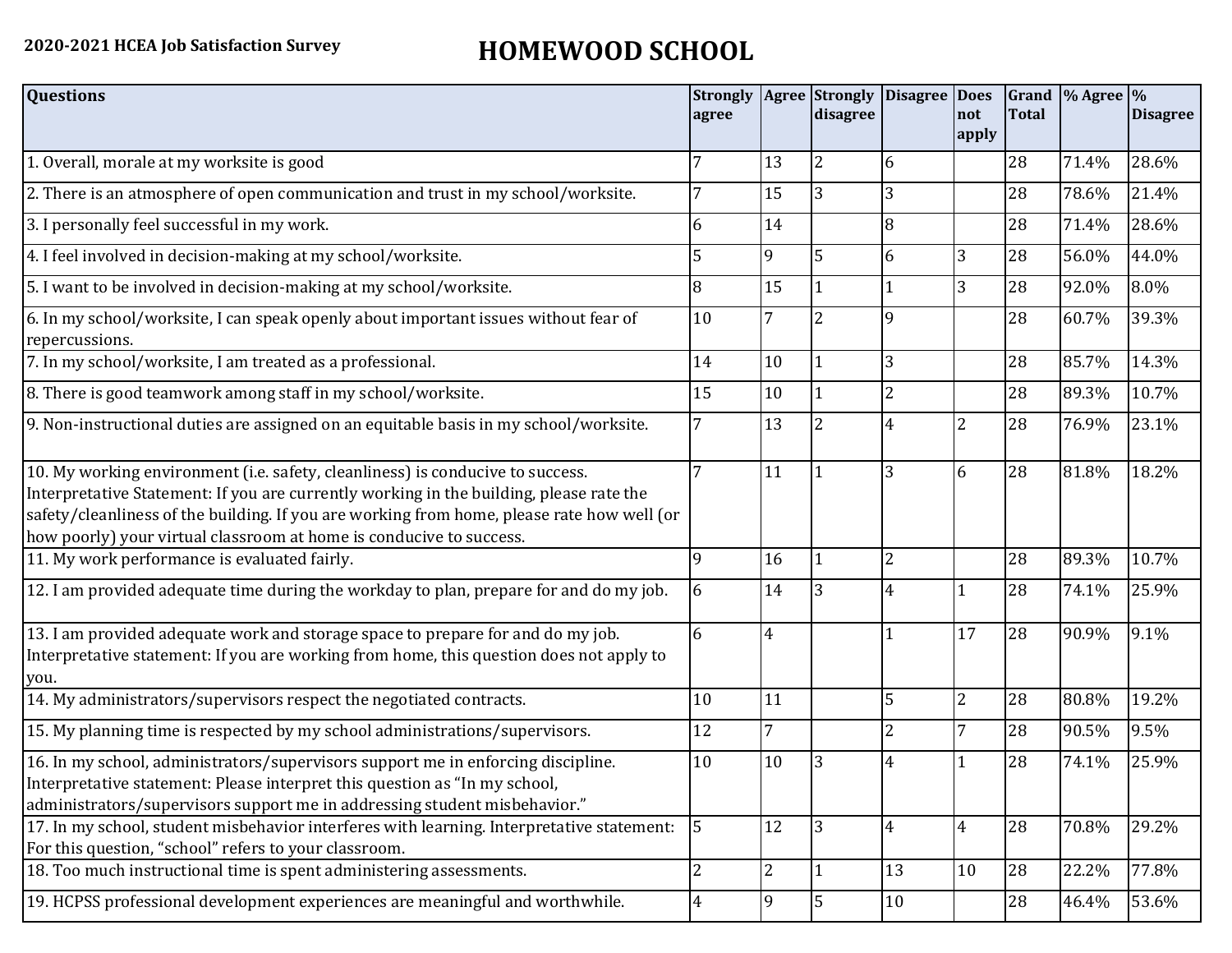## **2020-2021 HCEA Job Satisfaction Survey HOMEWOOD SCHOOL**

| 20. Increased workload has contributed to a decline in my morale.                                                                                          | q              | 6  | 5              | 6              | $\overline{2}$ | 28 | 57.7% | 42.3% |
|------------------------------------------------------------------------------------------------------------------------------------------------------------|----------------|----|----------------|----------------|----------------|----|-------|-------|
| 21. I am paid fairly.                                                                                                                                      | 3              | 12 | 6              | 6              |                | 27 | 55.6% | 44.4% |
| 22. I have confidence in the leadership exhibited by the HCPSS Superintendent.                                                                             | 8              | 12 | $\overline{2}$ | 5              |                | 27 | 74.1% | 25.9% |
| 23. I have confidence in the leadership exhibited by the Howard County Board of<br>Education.                                                              | 2              | 13 | 2              | q              | $\overline{2}$ | 28 | 57.7% | 42.3% |
| 24. I have confidence in the leadership exhibited by the Howard County Education<br>Association (HCEA).                                                    | 13             | 11 |                | $\overline{2}$ |                | 28 | 88.9% | 11.1% |
| 25. I feel that HCPSS offers me the possibility of advancing professionally in the field of<br>education.                                                  | 5              | 19 | 2              | 2              |                | 28 | 85.7% | 14.3% |
| 26. In my position, I receive appropriate and adequate support and training.                                                                               |                | 15 |                | 6              |                | 28 | 78.6% | 21.4% |
| 27. During this current school year, I have experienced harassing behavior from<br>colleagues.                                                             |                | 1  | 22             | 3              |                | 28 | 7.4%  | 92.6% |
| 28. During this current school year, I have experienced harassing behavior from<br>administrators/supervisors.                                             |                |    | 21             | 5              |                | 28 | 3.7%  | 96.3% |
| 29. During this current school year, I have experienced harassing behavior from parents.                                                                   | $\overline{2}$ |    | 18             |                |                | 28 | 7.4%  | 92.6% |
| 30. At my school I spend most of my PIP time on non-instructional activities.                                                                              |                | 6  | 5              | 7              | 9              | 28 | 36.8% | 63.2% |
| 31. At my school our administrator includes time during PIP for teacher-initiated<br>collaboration.                                                        | 3              | 11 |                | 5              | 8              | 28 | 70.0% | 30.0% |
| 32. In my school, I spend too much time in meetings.                                                                                                       | 2              | 6  | 5              | 14             |                | 28 | 29.6% | 70.4% |
| 33. In my school, there is adequate support for special education students.                                                                                | 11             | 12 |                | 3              |                | 28 | 85.2% | 14.8% |
| 34. My administrator/supervisor provides people working from home with flexibility in<br>their workday.                                                    | 14             | 11 |                |                |                | 28 | 92.6% | 7.4%  |
| 35. My administrator/supervisor has reasonable expectations of workload for staff while<br>in virtual learning.                                            | 11             | 14 | $\overline{2}$ |                |                | 28 | 89.3% | 10.7% |
| 36. Students have adequate technology and tools (hardware/software/connectivity) to<br>participate in virtual learning.                                    | 8              | 16 |                | $\overline{2}$ | $\overline{2}$ | 28 | 92.3% | 7.7%  |
| 37. Staff have adequate technology hardware (e.g. computers, document cameras, other<br>technology hardware) to meet the requirements of virtual learning. | 9              | 15 |                | 2              |                | 28 | 88.9% | 11.1% |
| 38. HCPSS has provided the software I need to do my job and collaborate with colleagues.                                                                   | 17             | 16 |                | 2              | 3              | 28 | 92.0% | 8.0%  |
| 39. The software and online services provided by HCPSS to do my job are difficult and/or<br>time-consuming to use.                                         | $\vert$ 3      | 5  | $\overline{4}$ | 11             | $\overline{5}$ | 28 | 34.8% | 65.2% |
| 40. In my class, I feel that students are engaged in virtual learning                                                                                      | 3              | 6  | 6              | 6              |                | 28 | 42.9% | 57.1% |